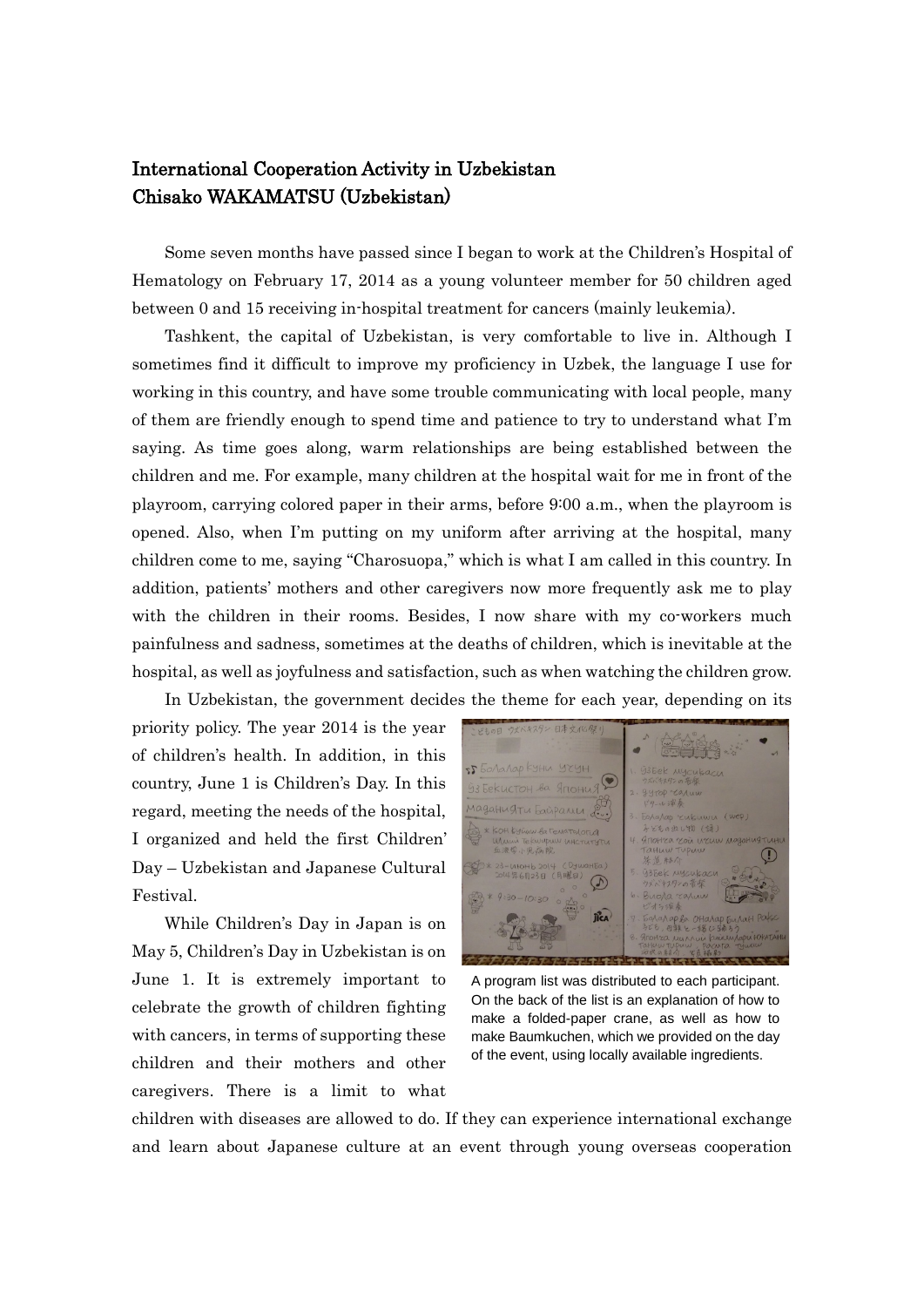volunteer members, such an event will act as a good opportunity to extend their relationships with other people and to stimulate an international mindset. Also, this will promote their sound mental and physical growth.

Patients' mothers and other caregivers staying in the hospital together with the patients must be immensely tired from providing care every day. One of the purposes of the event that I organized was to provide them with a relaxing time.

As the coordinator of the event, I was engaged in planning, coordination, preparation, and implementation of the event. One of the reasons that I decided to introduce Japanese culture was that many local people have a strong image of Oriental people through Korean and Chinese people. Actually, even though I told local people that I'm Japanese, they sometimes soon forgot it. To present a concrete image of Japan, I made a demonstration of the traditional way of serving Japanese tea. Meanwhile, almost all people in Uzbekistan—young and old men and women—love music and dancing. To give children and their mothers and other caregivers relaxing moments, at the event,

volunteer members studying the dutar, a musical instrument, gave a performance, and music volunteers played the viola. The performance of Uzbek music and poems was incorporated into the event program as a result of a proposal from the childcare worker at the hospital who heard about the theme of the event. The event came to a successful end, thanks to the volunteer members who gave the music performance, introduced Japanese culture, and kept a record of the event, the childcare worker's friend (local citizen) who acted as the event MC



Wearing *doppi*, the traditional Uzbek cap, and costumes made from traditional *adras* cloth, JICA volunteers and other people involved with JICA played the *dutar*, a traditional Uzbek musical instrument. You can study the instrument at the Uzbekistan-Japan Human Resources Development Center (Japan Foundation), located in Tashkent, the country's capital.

and sou nd operator, my co-workers who agreed to the event and helped me with venue preparation, the children and their mothers and other caregivers who gave a warm welcome to Japanese volunteers in anticipation for the event, and many other people. Since the temperature in Tashkent in June is above 30°C almost every day, I was thinking about holding the event not in the hospital's garden (outdoors), but in a small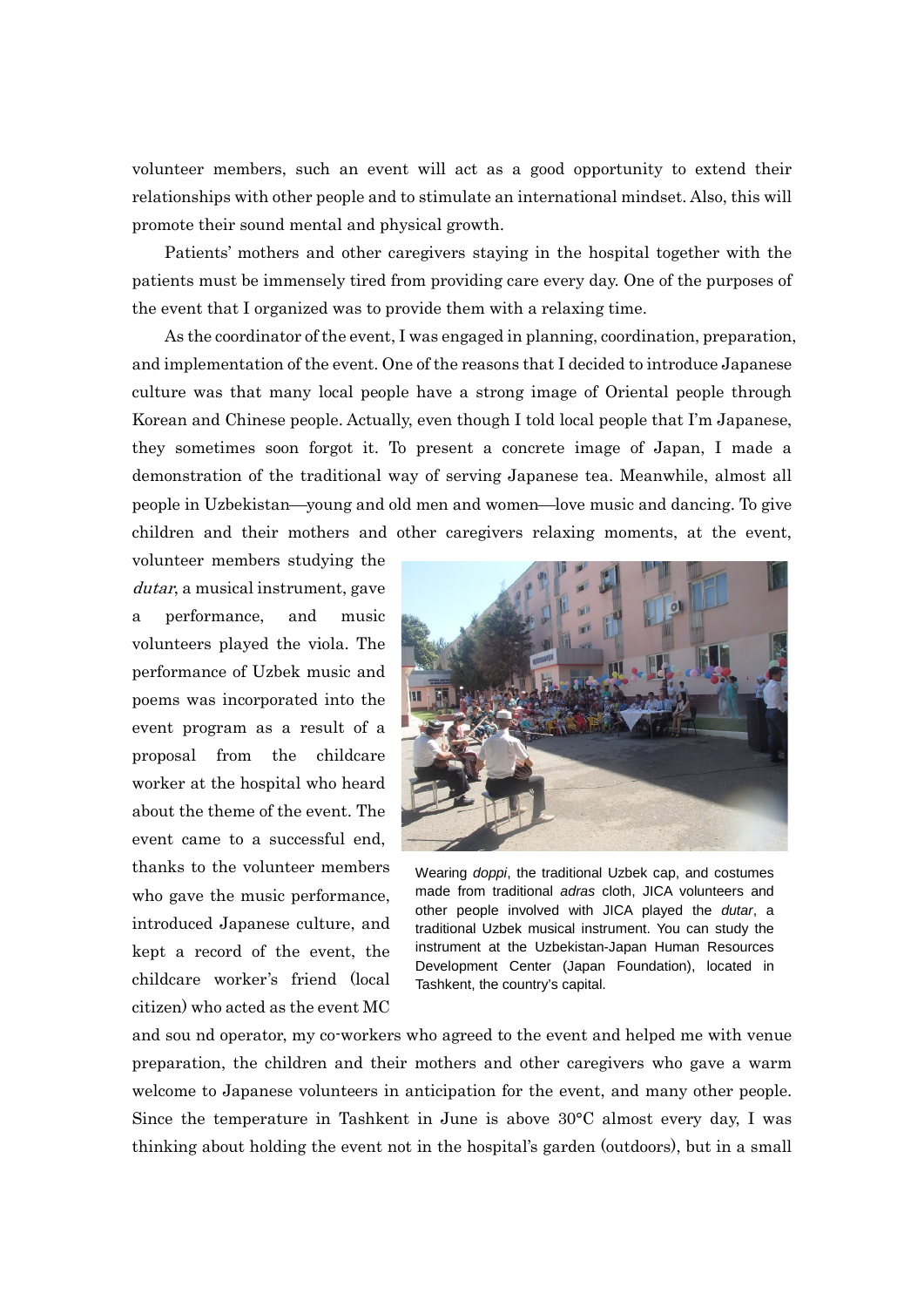playroom. As a result of a discussion with a doctor, however, the doctor recommended me to hold the event outdoors, unless it would go on for a long time. Feeling impressed with the warmth of my co-workers, who provided me with much support and tried to understand what I was saying in my awkward Uzbek, I recognized the difficulty of sharing a common image through a language. Thus I learned a lot through the event.

At the event, while giving some explanation, I served participants Japanese green tea and confectionery. Their comments after sampling them included the following: "The tea is a little bitter, but it tastes good," and "Give me another of the sweets!" After the event, carrying *yukata* (informal cotton *kimono*) for children and adults, and *origami*, I visited the hospital rooms of all the children who could not participate in the outdoor event because of their medical treatment together with other volunteer staff. I helped the children and their mothers and caregivers put on the *yukata*, took commemorative photos, folded the *origami* into cranes and balloons, and presented the craft. Although about three hours passed before I knew it, I was able to fulfill the original purpose of visiting the patients' rooms, providing emotional care for the children and their mothers and other caregivers, as well as helping them feel closer to the Japanese people and Japanese culture. In the playroom, I usually interact with the same children, so I was worried that I had not established a close relationship with all the children. However, my visit to the patients' rooms enabled me to share significant time with them through the experience of Japanese culture.

I was very pleased to see that some mothers and other caregivers in their yukata looked very happy, though somewhat embarrassed, saying "I'm like Oshin (the name of the heroine in a Japanese serialized drama)!" Children asked me many questions, such as "This is very fun. When is the next festival?" and "What do the Japanese people coming to me



today usually do in Uzbekistan?" Showing a strong interest in the event and also in Japan, they seemed to be enjoying themselves very much. I was relieved that all the children, their mothers and other caregivers and my co-workers had a fun time with joyful smiles.